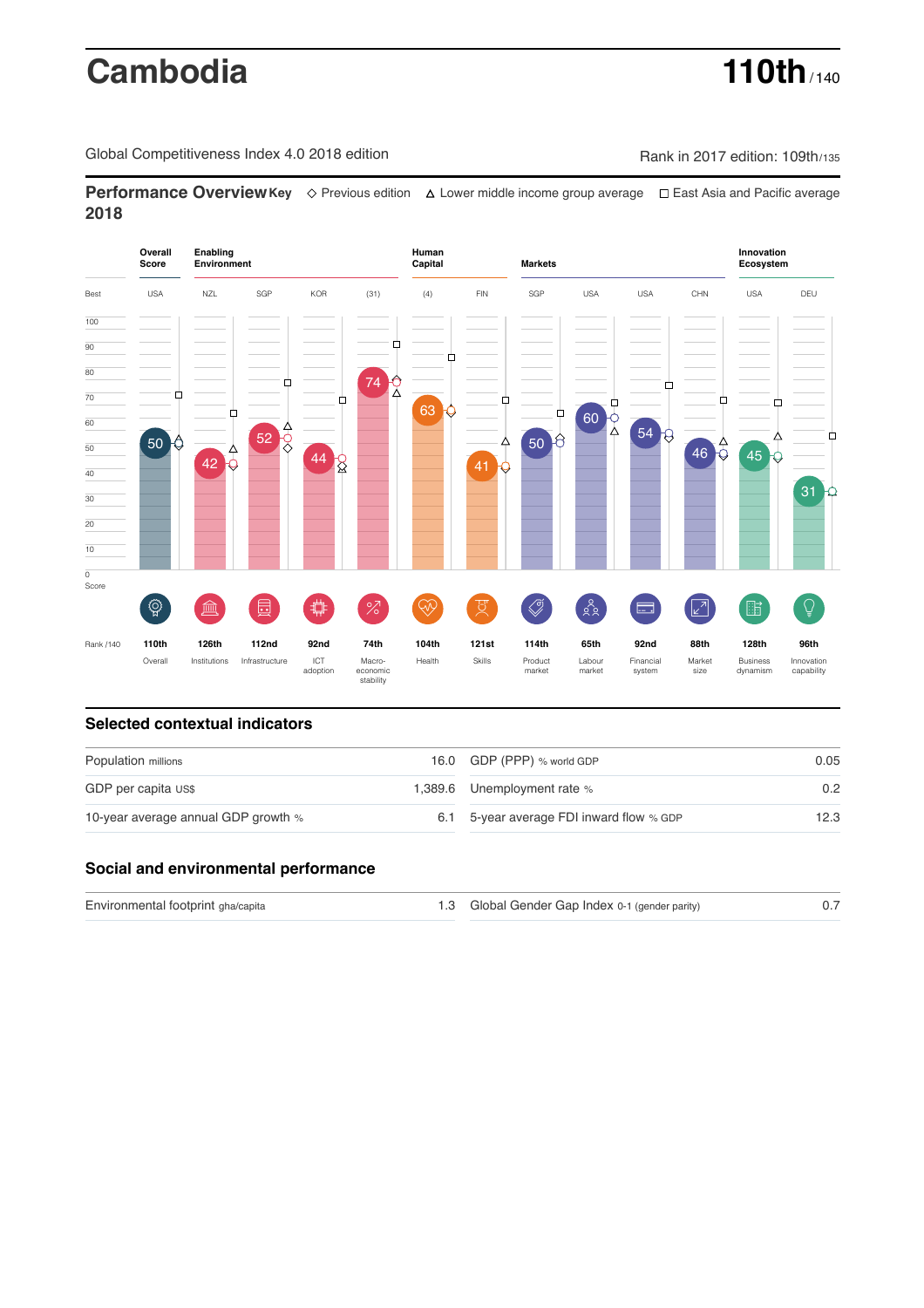### **Cambodia 110th**/140

| <b>Index Component</b>                                                                       | Value    | Score *          | Rank/140 | <b>Best Performer</b>        |
|----------------------------------------------------------------------------------------------|----------|------------------|----------|------------------------------|
| 無<br>Pillar 1: Institutions 0-100 (best)                                                     |          | 41.9 ↑           | 126      | <b>New Zealand</b>           |
| 1.01 Organized crime 1-7 (best)                                                              | 4.2      | 53.8 $\uparrow$  | 101      | Finland                      |
| 1.02 Homicide rate /100,000 pop.                                                             | 1.8      | $95.4 =$         | 59       | Multiple (9)                 |
| 1.03 Terrorism incidence 0 (very high) -100 (no incidence)                                   | 100.0    | 100.0 $\uparrow$ | 25       | Multiple (24)                |
| 1.04 Reliability of police services 1-7 (best)                                               | 3.2      | 37.1 $\uparrow$  | 118      | Finland                      |
| 1.05 Social capital 0-100 (high)                                                             | 44.9     | 44.9 ↓           | 111      | Australia                    |
| 1.06 Budget transparency 0-100 (best)                                                        | 34.6     | $34.6 =$         | 116      | Multiple (2)                 |
| 1.07 Judicial independence 1-7 (best)                                                        | 2.5      | $25.1 +$         | 121      | Finland                      |
| 1.08 Efficiency of legal framework in challenging regulations 1-7 (best)                     | 2.8      | 30.7 $\uparrow$  | 100      | Finland                      |
| 1.09 Freedom of the press 0-100 (worst)                                                      | 45.9     | 54.1 $\sqrt{ }$  | 116      | Norway                       |
| 1.10 Burden of government regulation 1-7 (best)                                              | 3.6      | 42.5 ↑           | 61       | Singapore                    |
| 1.11 Efficiency of legal framework in settling disputes 1-7 (best)                           | 3.0      | 33.9 $\uparrow$  | 101      | Singapore                    |
| 1.12 E-Participation Index 0-1 (best)                                                        | 0.17     | 17.4 $\uparrow$  | 132      | Multiple (3)                 |
| 1.13 Future orientation of government 1-7 (best)                                             | 3.4      | 40.7 ↑           | 87       | Singapore                    |
| 1.14 Incidence of corruption 0-100 (best)                                                    | 21.0     | $21.0 =$         | 134      | New Zealand                  |
| 1.15 Property rights 1-7 (best)                                                              | 4.0      | 50.6 $\uparrow$  | 93       | Finland                      |
| 1.16 Intellectual property protection 1-7 (best)                                             | 3.3      | 38.5 ↑           | 123      | Finland                      |
| 1.17 Quality of land administration 0-30 (best)                                              | 7.5      | $25.0 =$         | 118      | Singapore                    |
| 1.18 Strength of auditing and reporting standards 1-7 (best)                                 | 3.7      | 44.4 ተ           | 123      | Finland                      |
| 1.19 Conflict of interest regulation 0-10 (best)                                             | 6.7      | $67.0 =$         | 32       | Multiple (2)                 |
| 1.20 Shareholder governance 0-10 (best)                                                      | 3.3      | $33.0 =$         | 124      | Kazakhstan                   |
| 曼<br>Pillar 2: Infrastructure 0-100 (best)                                                   |          | $51.7$ ↑         | 112      | Singapore                    |
| 2.01 Road connectivity index 0-100 (best)                                                    | 47.2     | $47.2 =$         | 100      | <b>United States</b>         |
| 2.02 Quality of roads 1-7 (best)                                                             | 3.3      | 38.8 个           | 100      | Singapore                    |
| 2.03 Railroad density km of roads/square km                                                  | 3.5      | $8.9 =$          | 78       | Multiple (20)                |
| 2.04 Efficiency of train services 1-7 (best)                                                 | 2.2      | 19.2 ↑           | 109      | Switzerland                  |
| 2.05 Airport connectivity score                                                              | 57,534.6 | 53.9 个           | 58       | Multiple (8)                 |
| 2.06 Efficiency of air transport services 1-7 (best)                                         | 3.6      | 42.7 ↓           | 114      | Singapore                    |
| 2.07 Liner Shipping Connectivity Index 0-157.1 (best)                                        | 8.0      | 8.0 $\downarrow$ | 93       | Multiple (4)                 |
|                                                                                              | 3.6      | 43.3 $\sqrt{ }$  | 86       |                              |
| 2.08 Efficiency of seaport services 1-7 (best)                                               | 59.7     | 59.7 ↑           | 115      | Singapore                    |
| 2.09 Electrification rate % pop.                                                             | 13.7     | 89.9 个           | 88       | Multiple (66)                |
| 2.10 Electric power transmission and distribution losses % output                            | 24.1     | $77.5 =$         | 99       | Multiple (9)                 |
| 2.11 Exposure to unsafe drinking water % pop.<br>2.12 Reliability of water supply 1-7 (best) | 4.3      | $55.2$ ↑         | 92       | Multiple (23)<br>Switzerland |
|                                                                                              |          |                  |          |                              |
| Pillar 3: ICT adoption 0-100 (best)                                                          |          | 44.4 ↑           | 92       | Korea, Rep.                  |
| 3.01 Mobile-cellular telephone subscriptions /100 pop.                                       | 116.0    | 96.7 ↓           | 75       | Multiple (68)                |
| 3.02 Mobile-broadband subscriptions /100 pop.                                                | 66.9     | n/a              | 73       | <b>United Arab Emirates</b>  |
| 3.03 Fixed-broadband Internet subscriptions /100 pop.                                        | 0.8      | 1.6 $\uparrow$   | 110      | Switzerland                  |
| 3.04 Fibre Internet subscriptions /100 pop.                                                  | 0.2      | n/a              | 80       | Korea, Rep.                  |
| 3.05 Internet users % pop.                                                                   | 32.4     | 32.4 $\uparrow$  | 99       | Iceland                      |
| <sup>%</sup> Pillar 4: Macroeconomic stability 0-100 (best)                                  |          | 74.4 ↓           | 74       | Multiple (31)                |
| 4.01 Inflation annual % change                                                               | 3.0      | $100.0 =$        | 1        | Multiple (74)                |
| 4.02 Debt dynamics 0-100 (best)                                                              | 48.8     | 48.8 ↓           | 89       | Multiple (36)                |
| Ğ,<br>Pillar 5: Health 0-100 (best)                                                          |          | 62.9 $\uparrow$  | 104      | Multiple (4)                 |
| 5.01 Healthy life expectancy years                                                           | 60.1     | 62.9 ↑           | 103      | Multiple (4)                 |
| 섯<br>Pillar 6: Skills 0-100 (best)                                                           |          | 41.0 ↑           | 121      | <b>Finland</b>               |
| 6.01 Mean years of schooling Years                                                           | 4.6      | $30.7 =$         | 125      | Finland                      |
| 6.02 Extent of staff training 1-7 (best)                                                     | 3.8      | 46.8 ↑           | 72       | Switzerland                  |
| 6.03 Quality of vocational training 1-7 (best)                                               | 3.4      | 40.1 ↑           | 118      | Switzerland                  |
| 6.04 Skillset of graduates 1-7 (best)                                                        | 3.5      | 41.8 ↓           | 111      | Switzerland                  |
| 6.05 Digital skills among population 1-7 (best)                                              | 3.6      | 43.5 ↑           | 107      | Sweden                       |
| 6.06 Ease of finding skilled employees 1-7 (best)                                            | 3.4      | $39.5 +$         | 121      | <b>United States</b>         |
| 6.07 School life expectancy Years                                                            | 10.9     | $60.6 =$         | 114      | Multiple (9)                 |
| 6.08 Critical thinking in teaching 1-7 (best)                                                | 3.5      | 42.1 ↑           | 62       | <b>United States</b>         |
| 6.09 Pupil-to-teacher ratio in primary education Ratio                                       | 42.5     | 18.7 ተ           | 124      | Multiple (6)                 |